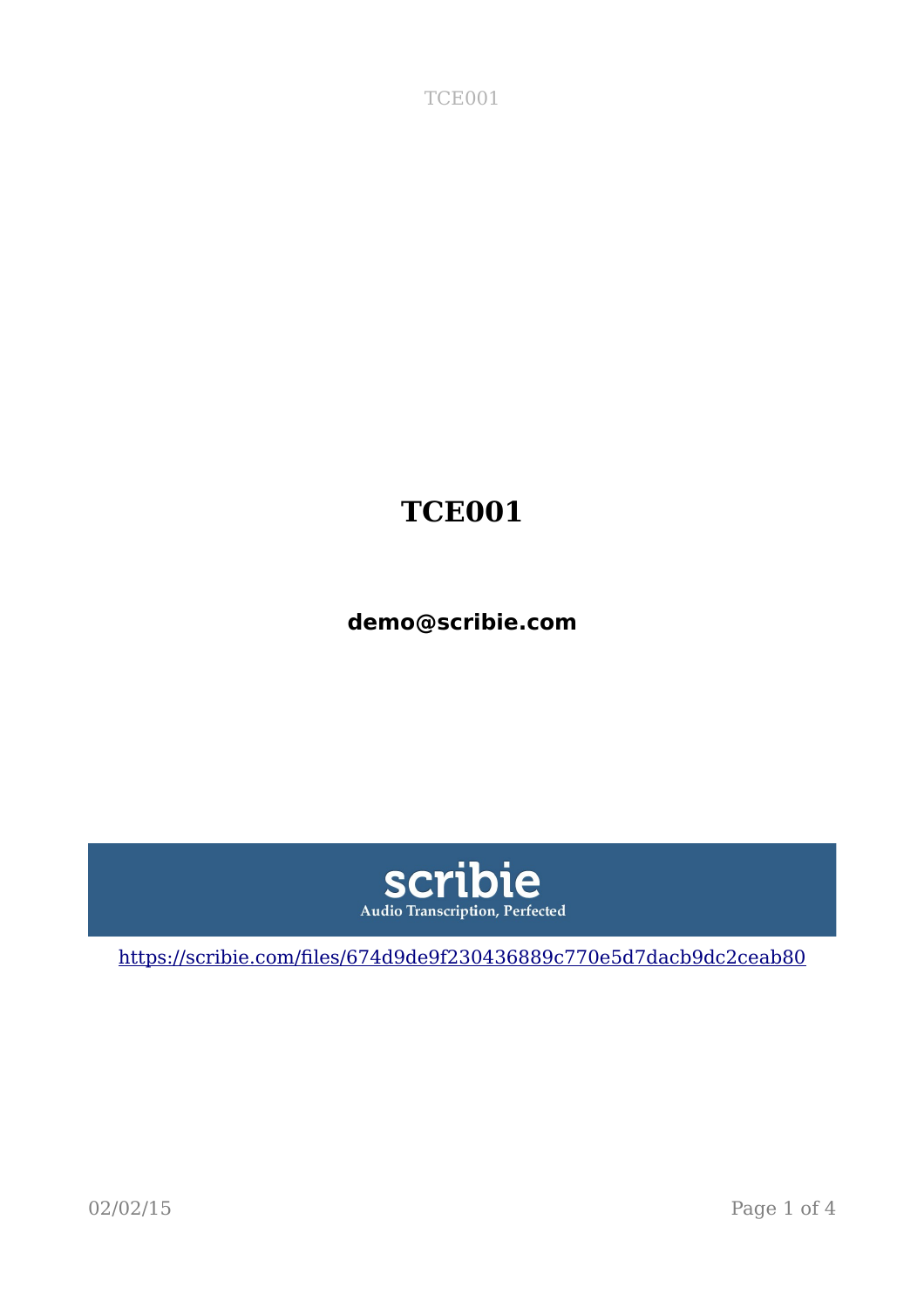## [music]

**00:06 Speaker 1:** Alright, this is my first attempt at a podcast for the conscious entrepreneur. And one person who has driven me to do this, to be an entrepreneur, to find my own path by example has been my own father, who I see as the water entrepreneur. So, I am with him here today in my studio and would love to hear his story. So, Mike, from what I know, you went to school at U of M with an architecture degree. And when you left, you opened up a scuba diving shop in northern Michigan, what drove you to do that?

**00:49 Speaker 2:** Actually it started long before that. It started with, as a child, doing the usual things to make money, I cut grass, I shovelled snow, delivered newspapers, all those usual things. But then when I was at scout camp, I was interested in camping equipment, so I found out that you could buy wholesale if you had a sales tax license. So, I got a sales tax license and bought the camping equipment at wholesale, and sold some to my friends.

**01:30 S1:** At what age was that?

**01:32 S2:** 16. So, then I went... But I was involved in water all my life, I was on the swim team as a kid, lifeguard, swimming instructor at camp, scuba diving, snorkeling during the summers. And when I went to U of M I had the opportunity to take a diving class at college, and did that and became an instructor, but we ended up buying our diving equipment from a local supplier who sold out of his home. And he, when I went there to buy a mask and fins, said that he was going to be leaving town. And I said, "Well, would you sell your business?" And he said yes, and so I bought it. And I was selling diving equipment from my apartment in Ann Arbour for at least two years, maybe three, before I decided to move to Traverse City. And of course, water had been my passion and I already had a dive shop, so this just made it official.

**02:37 S1:** How did you know that this was the leap you were gonna take? What drove you to love water, and give up everything and draw unemployment every winter to go for it?

**02:50 S2:** Oh I didn't draw unemployment, I had other jobs during the winter. But my love of the water, and love of diving and I had already been selling equipment, so the most exciting thing was to be able to teach other people as an instructor, and to get a boat and shipwreck hunting. And ultimately a side scan sonar, and a dive shop, and chasing your passion.

**03:22 S1:** About how many people would you say in your estimation, looking back, did you pass on that love for water to, through sailing, through scuba diving, through all those jumping on the bus down to Florida to get on a boat, is it pretty huge?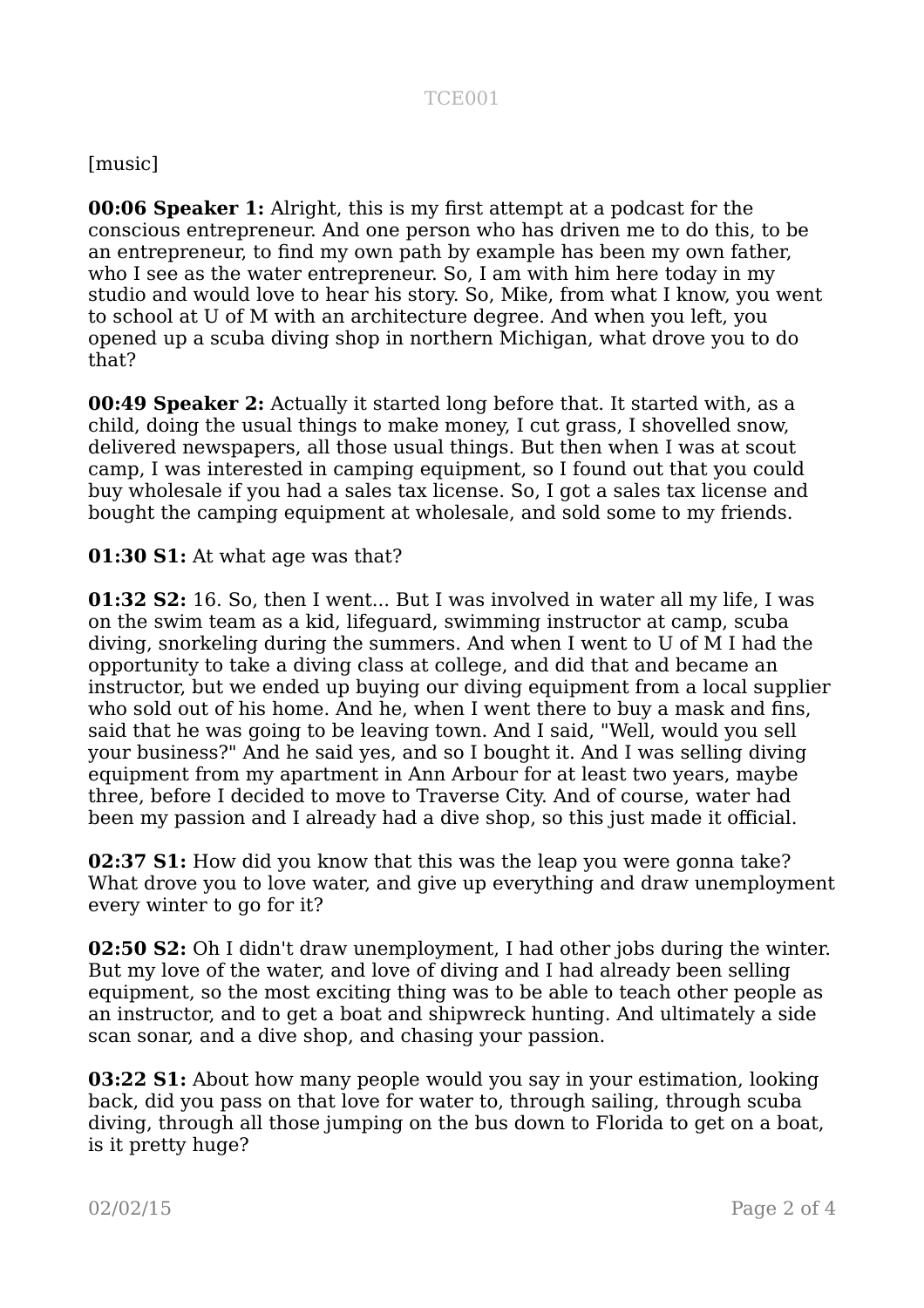## TCE001

**03:42 S2:** Probably. I operated Scuba North from '71 to 1980, so I'll bet we taught in the neighborhood of a 100 people a year. And then took dozens of diving/sailing trips to the Bahamas. But when I sold that, we became Sail North, we had already been the sailing business for several years as a division of Scuba North. So, it kinda continued teaching sailing lessons, we had a sailing rental fleet on the beach, small boats, as well as a charter fleet, big boats, up to 36 feet. And then I founded Traverse City Community Sailing, which is a non-profit organization that teaches youth and adults to sail. And we teach on the average 350 students per summer, and have for 20 years, last year was our 20th anniversary.

**04:38 S1:** Now, it sounds to me like you are definitely just built to be an entrepreneur, that you don't even think about it, it just happens. And you've influenced a lot of people because of it, what would you tell other people who have that innate dream, or love of something that might put too many fears in front of them, or think that it can't happen? I know you did that for me.

**05:06 S2:** Well, if you start young, you're naive, so that's my first advice. You're not scared when you're young, you're invincible, so with no fear, you leap. As you get older, you develop more fears I suppose, but still, if you're passionate and you're willing to dive in with everything you've got, you'll learn what it takes to be the best at whatever it is you're doing.

**05:36 S1:** Incoming call, we forgot to put it on silent. He's gotta take it, entrepreneur calls. Okay, we're back. I just have one more question for you Mike, what does water mean to you now?

**06:01 S2:** Water still runs through my veins, just about everything I've done in my life has something to do with water. So, my current project is a riverfront town home development on the Bourbon River downtown. So, even all of my business dealings really have had something to do with water, and all of my passions have to do with water. Fly fishing, canoeing, SCUBA diving, sailing... Well, I guess bird hunting doesn't really, but...

**06:32 S1:** Your daughters?

**06:33 S2:** And my daughters. Oh, yes. Water was so much a part of my life that my three daughters each inherited middle names having to do with water. Lindsey Sea, Chelsea Bay, Allison Brook. So I guess that says something right there.

**06:50 S1:** Well, thanks for giving me your time, and I love, love, love hearing your story. I learn a little bit more about you every day, and we'll talk to you soon.

[music]